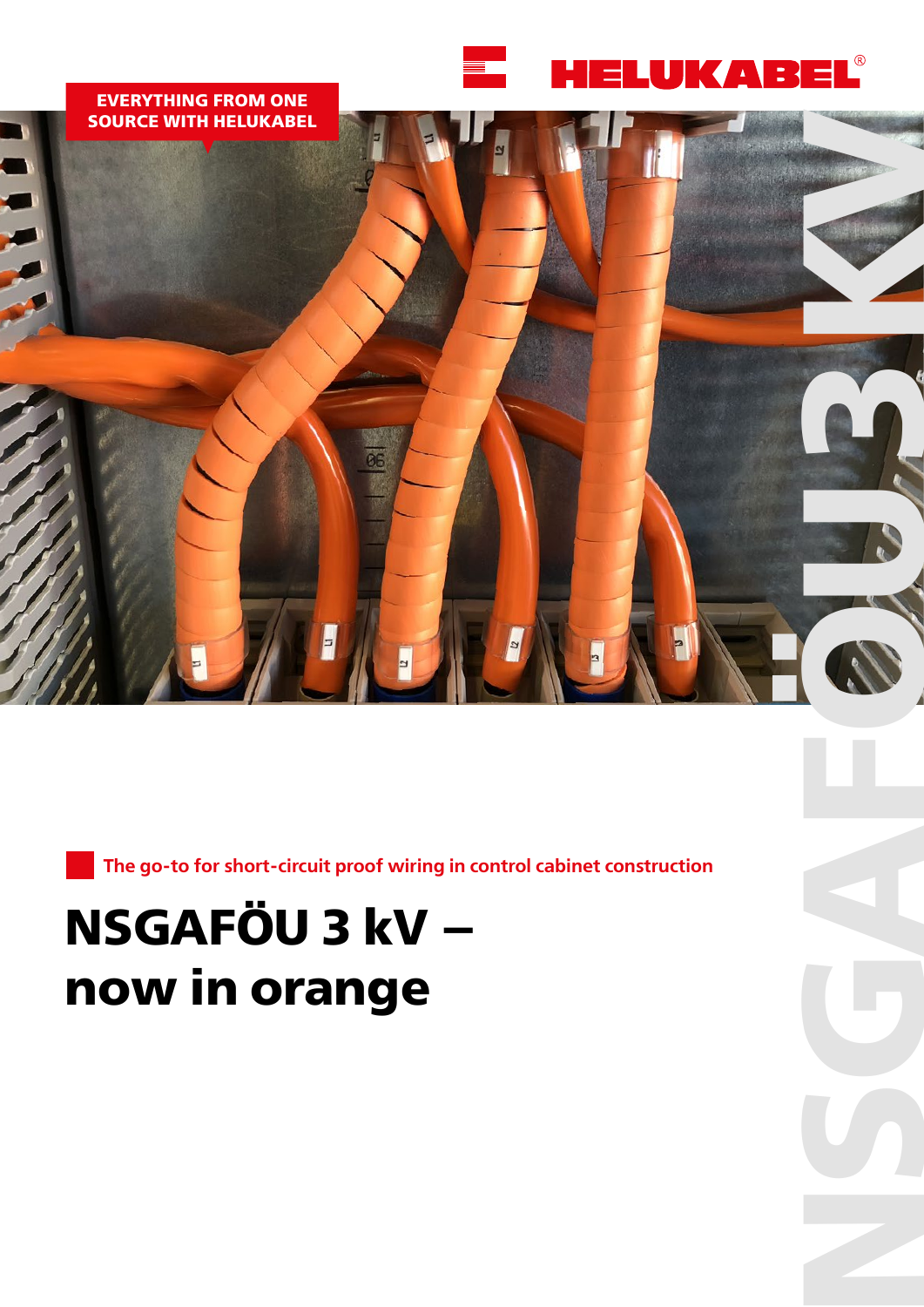

# **HELUKABEL NSGAFÖU 3 kV - orange**



# **No more need for hoses and heatshrink tubing.**



# **Advantages:**

- Time saving
- Reduce stock items
- Smaller outer diameter facilitates insertion into the fanning strip
- No creasing
- No risk of overheating the wire end ferrules with a heat gun
- Improved look

## **Structure**

- Conductor: tinned copper, finely stranded acc. to DIN VDE 0295 class 5 / IEC 60228 class 5
- Core insulation: EPR, compound type 3Gl3 acc. to DIN VDE 0207-20
- Outer sheath: polychloroprene, compound type 5GM3 acc. to DIN VDE 0207-21
- Sheath colour: orange (also available in black)

## **Usage**

• Suitable for short-circuit and earth-fault proof installations; in switchboards and distributors up to 1000 V

| Item no.: | No. of cores x nomi-<br>nal cross-sec. mm <sup>2</sup> | Outer-Ø<br>mm <sup>2</sup> | Copper no.<br>kg/km: | Weight<br>kg/km: |
|-----------|--------------------------------------------------------|----------------------------|----------------------|------------------|
| 17001252  | $1 \times 1.5$                                         | 7,0                        | 14,4                 | 62,0             |
| 710665    | $1 \times 2.5$                                         | 7,5                        | 24,0                 | 76,0             |
| 710666    | $1 \times 4$                                           | 9,0                        | 38,0                 | 95,0             |
| 710223    | 1 x 6                                                  | 9,5                        | 58,0                 | 140,0            |
| 17000914  | 1x10                                                   | 11,0                       | 96                   | 190,0            |
| 17000915  | 1x16                                                   | 13,0                       | 154                  | 270,0            |
| 17000916  | 1x25                                                   | 15,0                       | 240                  | 410,0            |
| 17000917  | 1x35                                                   | 16,5                       | 336                  | 490.0            |

| Item no.: | No. of cores x nomi-<br>nal cross-sec. mm <sup>2</sup> | Outer-Ø<br>mm <sup>2</sup> | Copper no.<br>kg/km: | Weight<br>kg/km: |
|-----------|--------------------------------------------------------|----------------------------|----------------------|------------------|
| 17000918  | 1x50                                                   | 18,0                       | 480                  | 650,0            |
| 17000919  | 1x70                                                   | 20,5                       | 672                  | 900,0            |
| 17000920  | 1x95                                                   | 24,0                       | 912                  | 1200,0           |
| 17000921  | 1x120                                                  | 26,0                       | 1152                 | 1450,0           |
| 17000922  | 1x150                                                  | 28,0                       | 1440                 | 1800,0           |
| 17000923  | 1x185                                                  | 31,0                       | 1776                 | 2200,0           |
| 17000924  | 1x240                                                  | 34,5                       | 2304                 | 2650,0           |
| 17001253  | 1x300                                                  | 38,0                       | 2880                 | 3250,0           |

**Additional colours and sizes available on request.** 

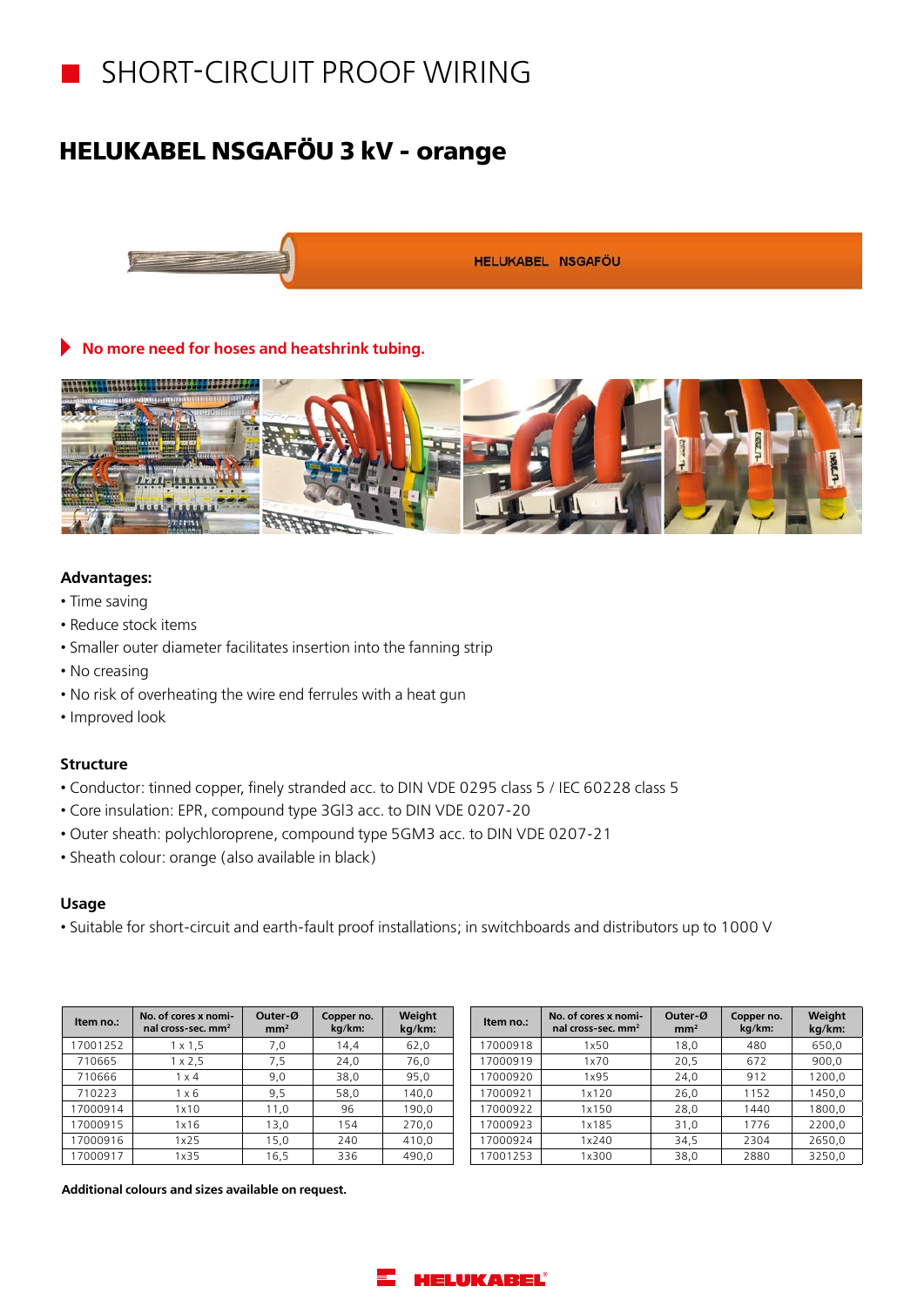# CRIMPING TOOL - VERSATILE AND HIGH QUALITY

# **Versatile HELUTOOL Crimpset 5 in 1**

**High-quality crimping tool with 5 inserts for insulated and uninsulated connectors.**

## **Advantages:**

- Always the right tool at hand
- Locking mechanism with release
- 2-component hand grip
- Fast and easy changing of the inserts with a quick release fastener no additional tools needed!
- High-quality plastic storage case with foam inlay
- Wire end ferrule crimping press is also designed for finely stranded and compact conductors
- Easy handling through optimised pressing contour
- Length: 250 mm; weight: 590 g

## **Applications:**

- Crimp insert for insulated cable lugs 0.5 6 mm²
- Crimp insert for uninsulated cable lugs 0.5 10 mm²
- Crimp insert for uninsulated female push-on terminal, 0.5 2.5 mm2; tab width 4.8 mm & 6.3 mm
- Crimp insert for wire end ferrules 0.25 16 mm² (also for finely stranded and compact conductors)
- Crimp insert for wire end ferrules 25 50 mm² (also for finely stranded and compact conductors)

## **Compatible with:**

# **ADI-K INSULATED WIRE END FERRULES**

#### **Properties**

- For short-circuit proof cables
- Prevents dismantled wires from fraying
- Funnel-shaped plastic collar makes it easier to slide onto the wires
- Colour code acc. to DIN, ZF, and Telemecanique.

#### **Material**

- Ferrules: copper, tinned surface
- Insulating collar: polypropylene

| Item no.: | Size mm <sup>2</sup> | Colour | Colour code | <b>Total length</b> | Post length       | PU  |
|-----------|----------------------|--------|-------------|---------------------|-------------------|-----|
| 91589     | 1.5/normal           | black  | <b>DIN</b>  | 17.5 mm             | $8.0 \text{ mm}$  | 100 |
| 91590     | $1.5/$ long          | black  | <b>DIN</b>  | 19.5 mm             | $10.0 \text{ mm}$ | 100 |
| 91591     | 2.5/normal           | blue   | <b>DIN</b>  | 17.5 mm             | $8.0 \text{ mm}$  | 100 |
| 91592     | $2.5/$ long          | blue   | <b>DIN</b>  | 21.5 mm             | $12.0 \text{ mm}$ | 100 |
| 97479     | 4.0/normal           | vellow | <b>DIN</b>  | 19.5 mm             | $10.0 \text{ mm}$ | 100 |
| 91593     | 6.0/normal           | vellow | <b>DIN</b>  | 23.0 mm             | $12.0 \text{ mm}$ | 100 |
| 91595     | 10.0/normal          | red    | <b>DIN</b>  | 24.0 mm             | $12.0 \text{ mm}$ | 100 |
| 91598     | 16.0/normal          | blue   | <b>DIN</b>  | 25.5 mm             | 12.0 mm           | 100 |



**Item no:** 11008887